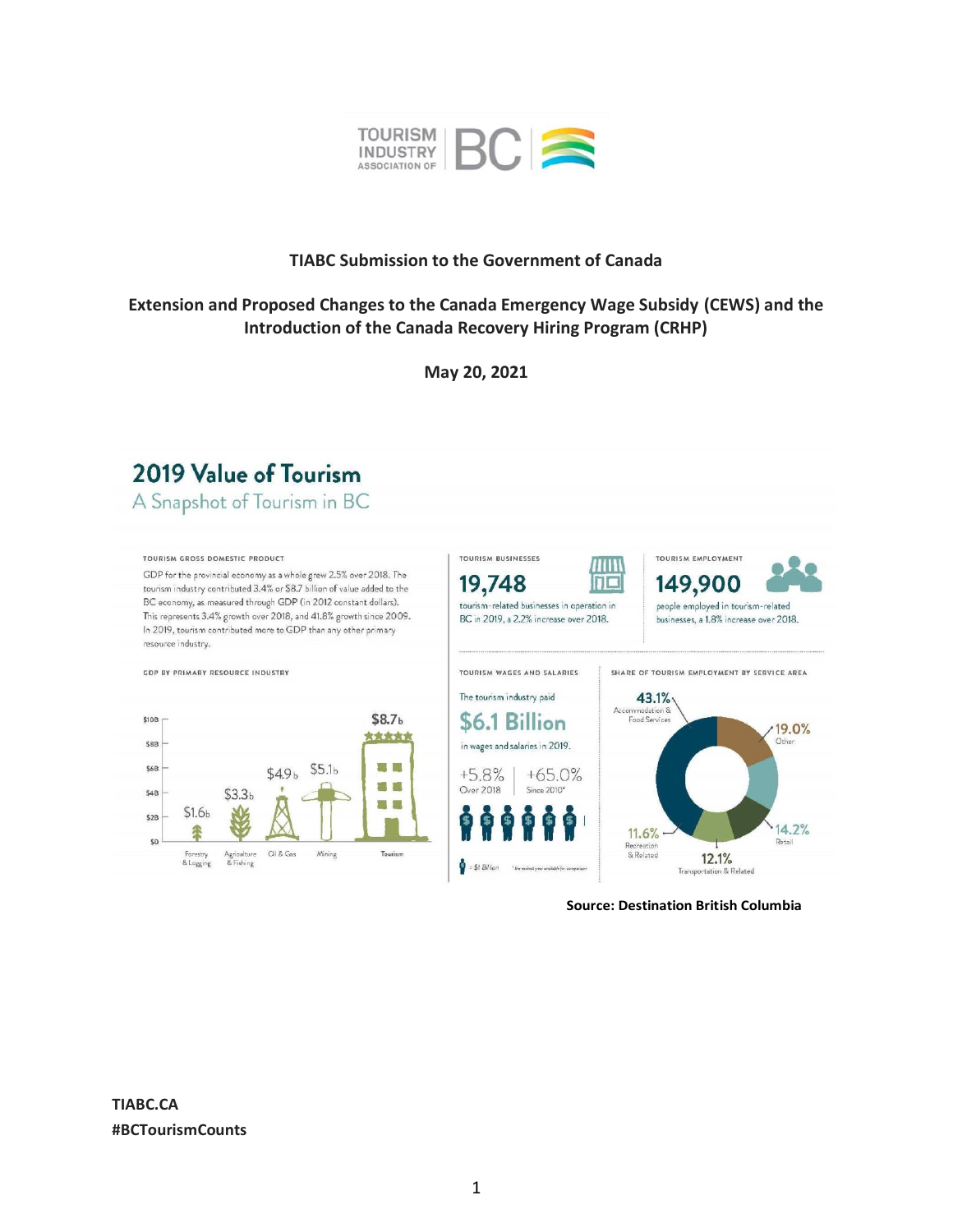

#### **About the Tourism Industry Association of BC**

The Tourism Industry Association of BC (TIABC) advocates for the interests of British Columbia's \$21+ billion visitor economy (pre-pandemic). As a not-for-profit industry association, TIABC works collaboratively with its members – private sector tourism and hospitality businesses, other industry associations and destination marketing organizations – to ensure the best working environment for a competitive tourism and hospitality industry.

TIABC's vision is for the tourism and hospitality industry to be recognized as one of British Columbia's leading and sustainable industries. As the primary advocate for BC's visitor economy, TIABC unites operators, sectors, DMOs, government and residents to support and be passionate about making this province a great place for tourism.

On behalf of its members and stakeholders, TIABC is submitting this brief with recommendations on proposed changes to the **Canada Emergency Wage Subsidy Program (CEWS)** and the introduction of the **Canada Recovery Hiring Program (CRHP).**

### **Background and Recommendations**

Tourism and hospitality is a critical industry within BC's economy. In 2019, the tourism and hospitality industry generated over \$8.7 billion in provincial GDP – some 3.4 percent of total provincial GDP, which was greater than any of BC's primary resource industries. The more than 19,000 BC tourism and hospitality businesses were estimated to have directed employed almost 150,000 people and paid over \$6.1 billion in wages and salaries. $1$ 

The recently announced federal government budget ("Budget 2021") proposed a set of changes to federal business support programs that will have severe consequences for BC's tourism and hospitality businesses. While many other industries are already rebounding from the effects of the COVID-19 pandemic and are therefore able to reduce their reliance on federal support programs, the tourism and hospitality industry continues to be hard hit and is projected to be so through at least mid-2022. As a result, tourism and hospitality businesses need continued access to new and existing government programs that are maintained at the present levels of support.

On behalf of the BC tourism and hospitality industry, TIABC recommends:

- **1. The federal government extend the CEWS Business Support Program for tourism and hospitality businesses through mid-2022.**
- **2. The federal government maintain the 75% maximum level of the CEWS program for tourism and hospitality businesses through mid-2022.**
- **3. The federal government grant an exemption for tourism and hospitality businesses to allow them to claim under both the CEWS program and the new CRHP.**

<sup>1</sup> Source: Destination BC, The Value of Tourism, 2019.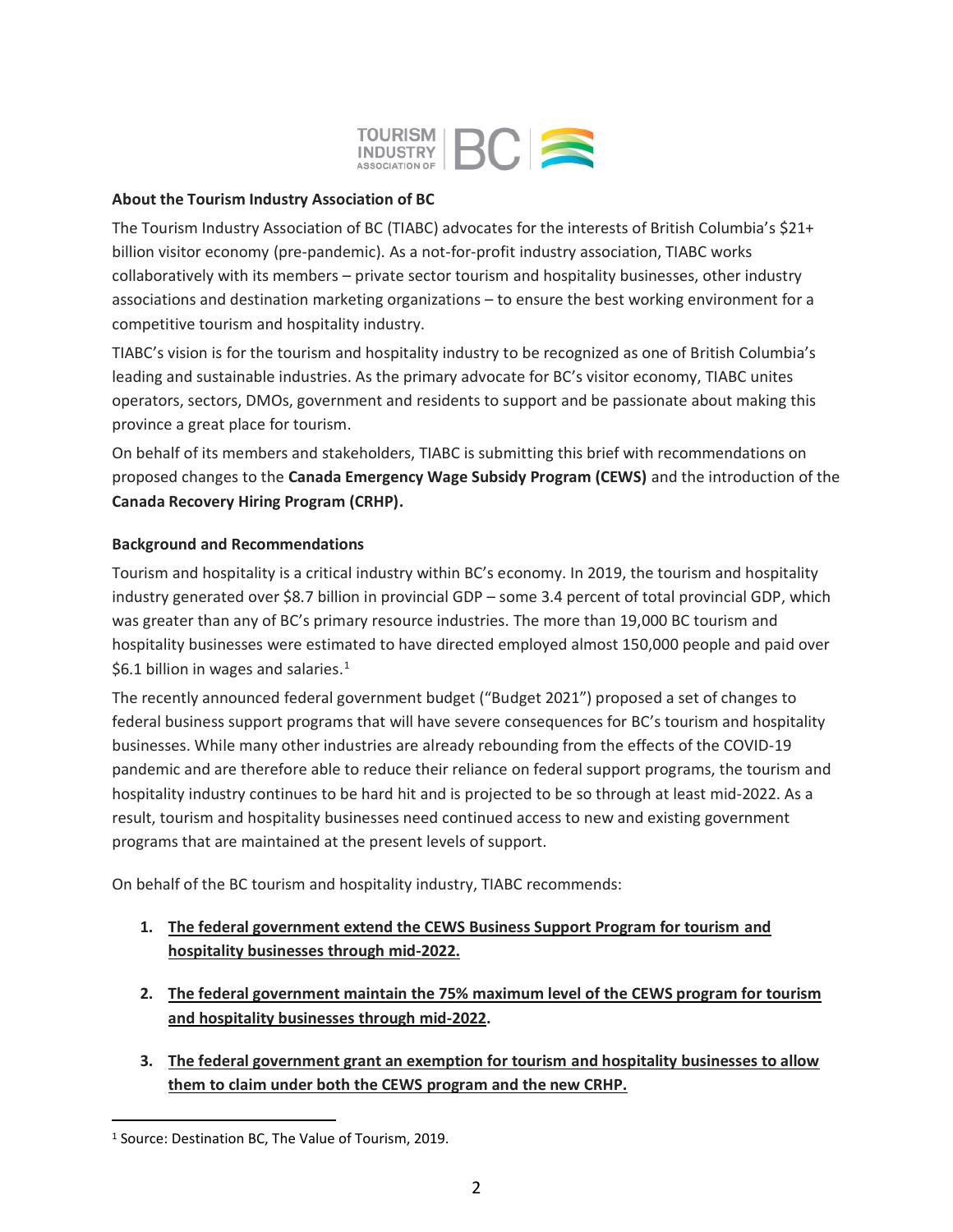### **Proposed Changes to the CEWS program announced in Budget 2021**

Budget 2021 extended the CEWS program to September 25,2021 with possible legislative room to further extend the program through regulations until November 20, 2021 should the COVID situation warrant. At the same time Budget 2021 proposed a series of reductions in the maximum available rate beginning in July and continuing though August. Under the proposed reductions the maximum available rate will decrease from 75% to 60% on July 4, from 60% to 40% on August 1, and from 40% to 20% on August 29. These changes are summarized in Table 1.

| <b>Revenue Decline</b> | Period 17                                 | Period 18                                      | Period 19                                      | Period 20                                 |
|------------------------|-------------------------------------------|------------------------------------------------|------------------------------------------------|-------------------------------------------|
|                        | $6$ June $-$ 3 July                       | $4$ July $-31$ July                            | $1$ Aug - 28 Aug                               | $29$ Aug $- 25$ Sept                      |
| More than 70%          | 75%                                       | 60%                                            | 40%                                            | 20%                                       |
|                        | $(hase: 40% +$                            | $(base:35% +$                                  | $(base: 25% +$                                 | $(base: 10% +$                            |
|                        | $top-up:35\%)$                            | $top-up:25\%)$                                 | $top-up:15\%)$                                 | $top-up:10\%)$                            |
| 50% to 69%             | Base: 40% +                               | Base: 35% +                                    | Base: 25% +                                    | Base: 10% +                               |
|                        | top-up: (revenue                          | top-up: (revenue                               | top-up: (revenue                               | top-up: (revenue                          |
|                        | decline - 50%) x 1.75                     | decline - 50%) x 1.25                          | decline $-50%$ ) x 0.75                        | decline - 50%) x 0.50                     |
| 10% to 50%             | Base: revenue decline<br>x <sub>0.8</sub> | Base: (revenue<br>$decline - 10%$ ) x<br>0.875 | Base: (revenue<br>$decline - 10%$ ) x<br>0.625 | Base: (revenue<br>decline $-10%$ ) x 0.25 |
| 0% to 10%              | Base: revenue decline<br>x 0.8            | 0%                                             | 0%                                             | 0%                                        |

| Table 1. Changes to the CEWS program announced in Budget 2021. |  |  |
|----------------------------------------------------------------|--|--|
|----------------------------------------------------------------|--|--|

Many industries in BC are already rebounding successfully from the effects of the pandemic, and many more will begin to recover once domestic vaccinations reach acceptable levels. However, that is not the case for tourism and hospitality businesses, which are dependent not only on a return to travel by Canadian residents, but also on a return to travel by visitors from around the globe. As can be seen from Table 2 which compares employment in March 2019 with that in March 2021, employment in many BC economic sectors is already at or near pre-pandemic levels. Such sectors include forestry, fishing, mining, quarrying, oil and gas, wholesale and retail trade, finance, insurance, real estate, rental and leasing, and professional, scientific and technical services.

For sectors that have rebounded from the pandemic, the CEWS program has achieved its main objectives, and a scaling back or elimination of government support is now appropriate. However, the tourism and hospitality industry has not yet participated in the economic recovery as is demonstrated by the continuing decline in employment in the accommodation and food services subsector, one of the main tourism and hospitality subsectors.<sup>2</sup>

<sup>&</sup>lt;sup>2</sup> Statistical agencies report employment estimates for sectors and subsectors that have been assigned NAICS codes on a monthly basis , typically with only a two- or three-month reporting lag. Employment estimates for sectors such as tourism, which include businesses from multiple NAICS codes, are prepared only periodically and typically have a reporting lag of two or three years. Because the accommodation and food services subsector has been assigned its own NAICS code, its monthly employment estimates are commonly used as an indicator of current employment in the tourism and hospitality sector overall.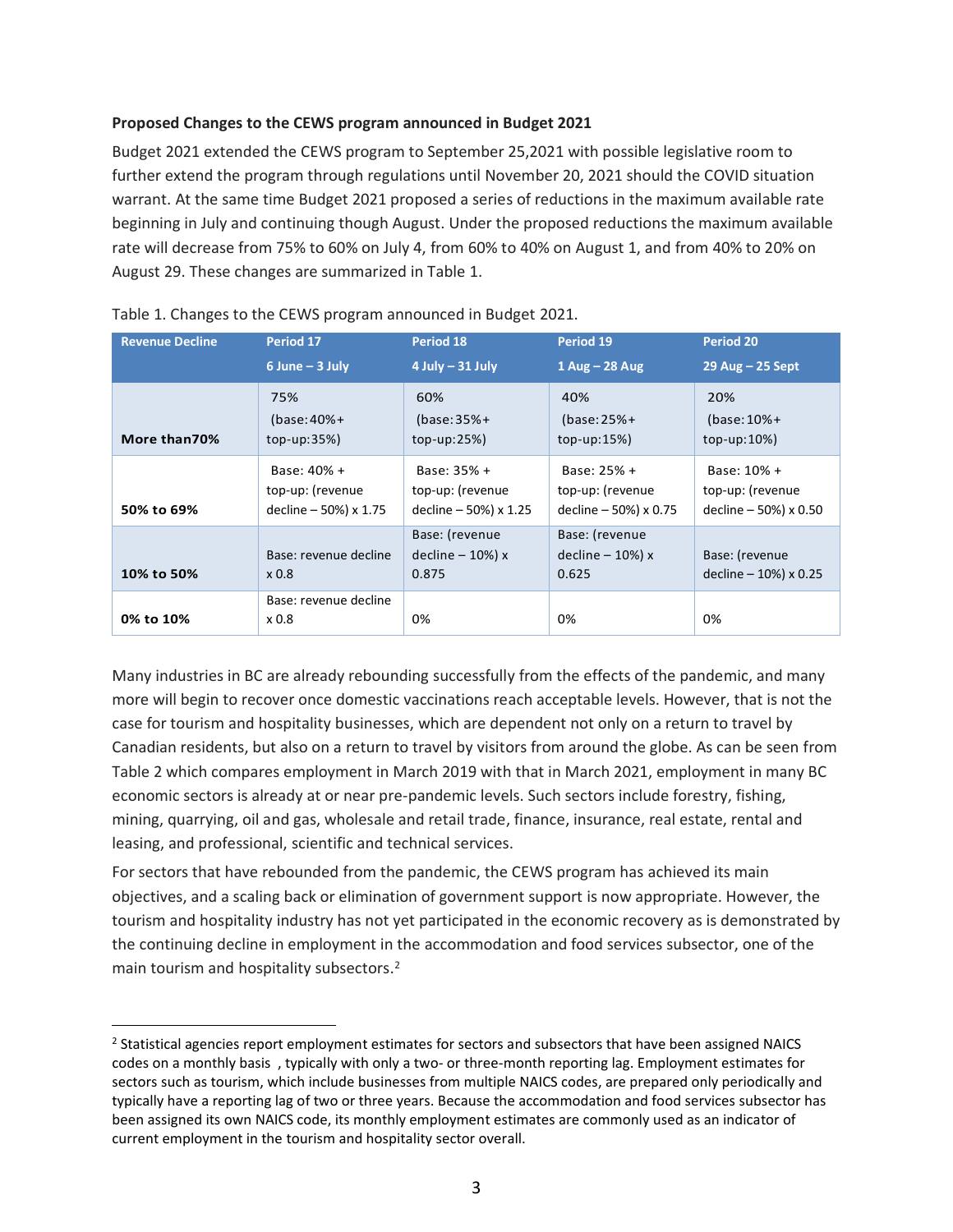| <b>Industry (Statistics Canada NAICS)</b>           | <b>March 2019</b>                | <b>March 2021</b>                | <b>Change from</b>          | <b>Percent</b>                     |
|-----------------------------------------------------|----------------------------------|----------------------------------|-----------------------------|------------------------------------|
|                                                     | <b>Employment</b><br>(thousands) | <b>Employment</b><br>(thousands) | 2019 to 2021<br>(thousands) | <b>Change from</b><br>2019 to 2021 |
| Accommodation and food services <sup>4</sup>        | 198                              | 172                              | $-26$                       | $-13%$                             |
| Construction                                        | 243                              | 215                              | $-28$                       | $-11%$                             |
| Transportation and warehousing                      | 143                              | 135                              | $-8$                        | $-5%$                              |
| Information, culture and recreation                 | 137                              | 130                              | $-7$                        | -5%                                |
| Business, building and other support services       | 115                              | 110                              | $-4$                        | $-4%$                              |
| Manufacturing                                       | 172                              | 171                              | $-1$                        | 0%                                 |
| Forestry, fishing, mining, quarrying, oil and gas   | 52                               | 52                               | $\mathbf{1}$                | 2%                                 |
| Wholesale and retail trade                          | 389                              | 397                              | 8                           | 2%                                 |
| Finance, insurance, real estate, rental and leasing | 162                              | 168                              | 6                           | 4%                                 |
| Health care and social assistance                   | 335                              | 351                              | 16                          | 5%                                 |
| <b>Educational services</b>                         | 188                              | 199                              | 11                          | 6%                                 |
| Professional, scientific and technical services     | 233                              | 256                              | 23                          | 10%                                |
| <b>Public administration</b>                        | 115                              | 129                              | 14                          | 12%                                |
| <b>Utilities</b>                                    | 13                               | 19                               | 6                           | 47%                                |
| Other/unclassified                                  | 156                              | 129                              | $-27$                       | $-17%$                             |
| Total, all industries                               | 2,650                            | 2,633                            | $-17$                       | $-1%$                              |

## Table 2. Employment, 15 years and over, British Columbia (in thousands)<sup>3</sup>

Statistics published by the federal government for the CEWS program through Period 12 (through February 13, 2021) show that the lion's share of funding has gone to businesses in sectors other than tourism and hospitality. In fact, to date, the accommodation and food service subsector has received 11.9% of the total support provided to BC businesses, while substantial amounts of support have been provided to other industries including construction, manufacturing, and professional, scientific & technical services, which together have received over 33% of all funds.

Moreover, as can be seen from Table 3, the support for accommodation and food service subsector has been used effectively and has supported more workers per dollar received than any other sector. The support per period per employee in the accommodation and food subsector has been \$899, or about half the level of workers in most other sectors.

<sup>3</sup> Source: Statistics Canada, Statistics Canada. Table 14-10-0022-01 Labour force characteristics by industry, monthly, unadjusted for seasonality (x 1,000)

<sup>4</sup> On a disaggregated basis we expect the decline is larger in accommodation than in food services. Data from BC Stats and Statistics Canada suggests employment in accommodation may be as much as 40 percent lower in 2021 than it was in 2019.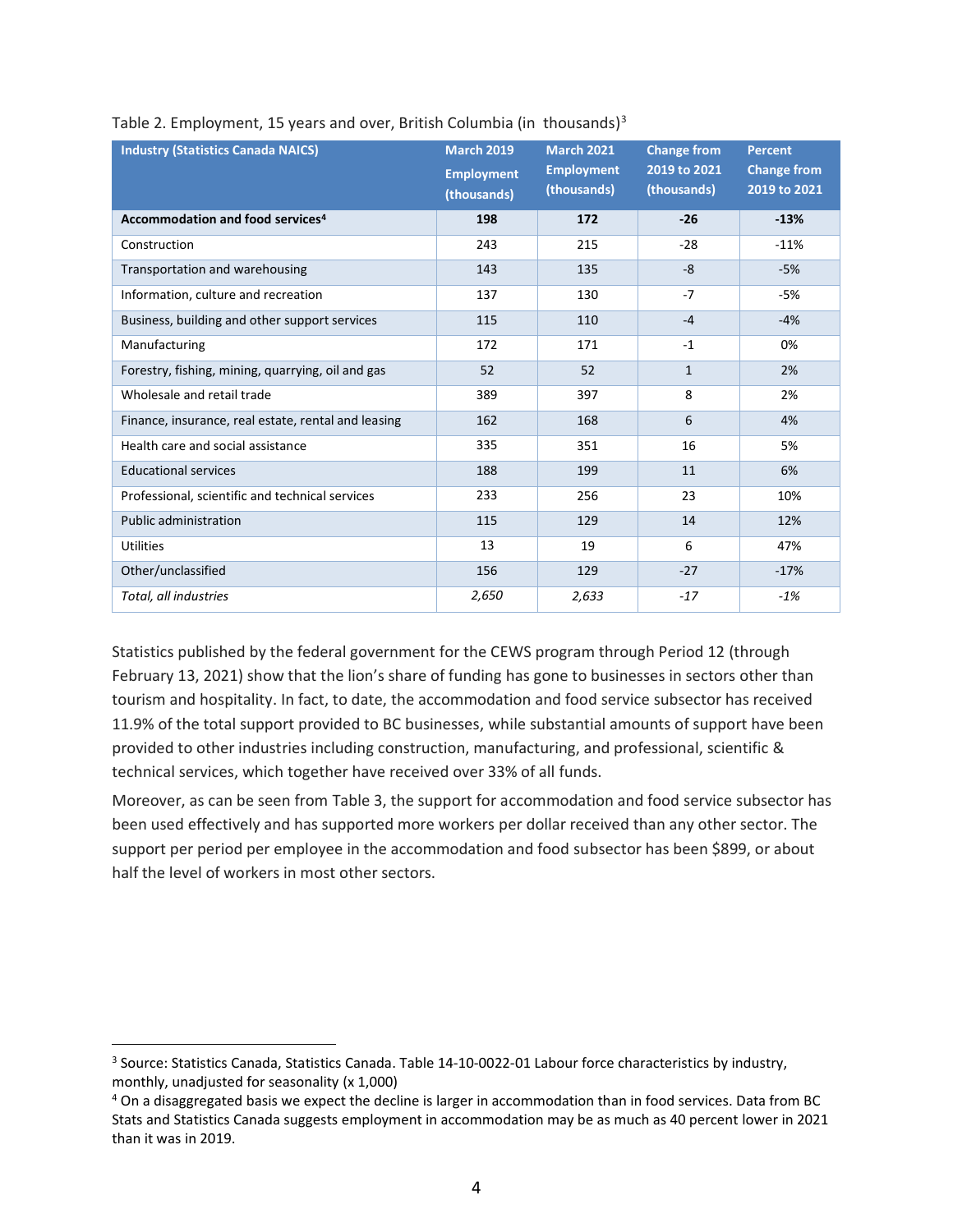Table 3. Approved CEWS claims for BC businesses from period 1 through period 12 (March 15, 2020 through February 13, 2021)<sup>5</sup>

| <b>Industry (Statistics Canada NAICS)</b>                                    | <b>CEWS Amount</b><br><b>Approved Since</b><br>Launch | Percent of<br>Amount<br>Approved | Number of<br><b>Employees</b><br>Supported by<br>the Program <sup>6</sup> | Support per<br>Employee |
|------------------------------------------------------------------------------|-------------------------------------------------------|----------------------------------|---------------------------------------------------------------------------|-------------------------|
| 72 Accommodation & Food Services                                             | \$981,073,000                                         | 11.9%                            | 1,090,920                                                                 | \$899                   |
| 23 Construction                                                              | \$1,038,081,000                                       | 12.6%                            | 543,820                                                                   | \$1,909                 |
| 48-49 Transportation & Warehousing                                           | \$405,798,000                                         | 4.9%                             | 218,020                                                                   | \$1,861                 |
| 51 Information & Cultural Industries                                         | \$281,084,000                                         | 3.4%                             | 140,310                                                                   | \$2,003                 |
| 71 Arts, Entertainment & Recreation                                          | \$296,143,000                                         | 3.6%                             | 192,690                                                                   | \$1,537                 |
| 31-33 Manufacturing                                                          | \$982,873,000                                         | 11.9%                            | 520,610                                                                   | \$1,888                 |
| 11 Agriculture, Forestry, Fishing & Hunting                                  | \$216,814,000                                         | 2.6%                             | 120,260                                                                   | \$1,803                 |
| 21 Mining, quarrying, and oil and gas extraction                             | \$63,652,000                                          | 0.8%                             | 28,210                                                                    | \$2,256                 |
| 41 Wholesale Trade                                                           | \$623,463,000                                         | 7.6%                             | 337,160                                                                   | \$1,849                 |
| 44-45 Retail Trade                                                           | \$756,783,000                                         | 9.2%                             | 628,310                                                                   | \$1,204                 |
| 52 Finance & Insurance                                                       | \$117,144,000                                         | 1.4%                             | 89,480                                                                    | \$1,309                 |
| 53 Real Estate & Rental & Leasing                                            | \$140,100,000                                         | 1.7%                             | 76,190                                                                    | \$1,839                 |
| 62 Health Care & Social Assistance                                           | \$354,918,000                                         | 4.3%                             | 267,780                                                                   | \$1,325                 |
| <b>61 Education Services</b>                                                 | \$205,754,000                                         | 2.5%                             | 136,970                                                                   | \$1,502                 |
| 54 Professional, Scientific & Technical Services                             | \$747,202,000                                         | 9.1%                             | 382,010                                                                   | \$1,956                 |
| 91 Public Administration                                                     | \$4,378,000                                           | 0.1%                             | 2,110                                                                     | \$2,075                 |
| 22 Utilities                                                                 | \$1,696,000                                           | 0.0%                             | 730                                                                       | \$2,323                 |
| 55 Management of Companies & Enterprises                                     | \$97,899,000                                          | 1.2%                             | 47,700                                                                    | \$2,052                 |
| 56 Administrative Support, Waste Management &<br><b>Remediation Services</b> | \$369,102,000                                         | 4.5%                             | 242,660                                                                   | \$1,521                 |
| 81 Other Services, except Public Administration                              | \$416,349,000                                         | 5.1%                             | 289,640                                                                   | \$1,437                 |
| Missing/Not Assigned                                                         | \$130,231,000                                         | 1.6%                             | 90,850                                                                    | \$1,433                 |
| Total                                                                        | \$8,230,537,000                                       | 100.0%                           | 5,446,430                                                                 | \$1,511                 |

<sup>5</sup> Source: https://www.canada.ca/en/revenue-agency/services/subsidy/emergency-wage-subsidy/cewsstatistics/stats-detailed.html.

<sup>&</sup>lt;sup>6</sup> In the statistics released by the federal government, employees are counted in each period and then totalled across periods. Consequently, individuals may be included more than once (for example, an employee supported in period 1, period 2 and again in period 3 would be counted as three employees in these statistics). The 1,090,920 accommodation and food services subsector employees supported over the 12 periods of the CEWS program equates to an average of 90,910 employees per period, which is over half of the reported total number of employees in the subsector as of March 2021.